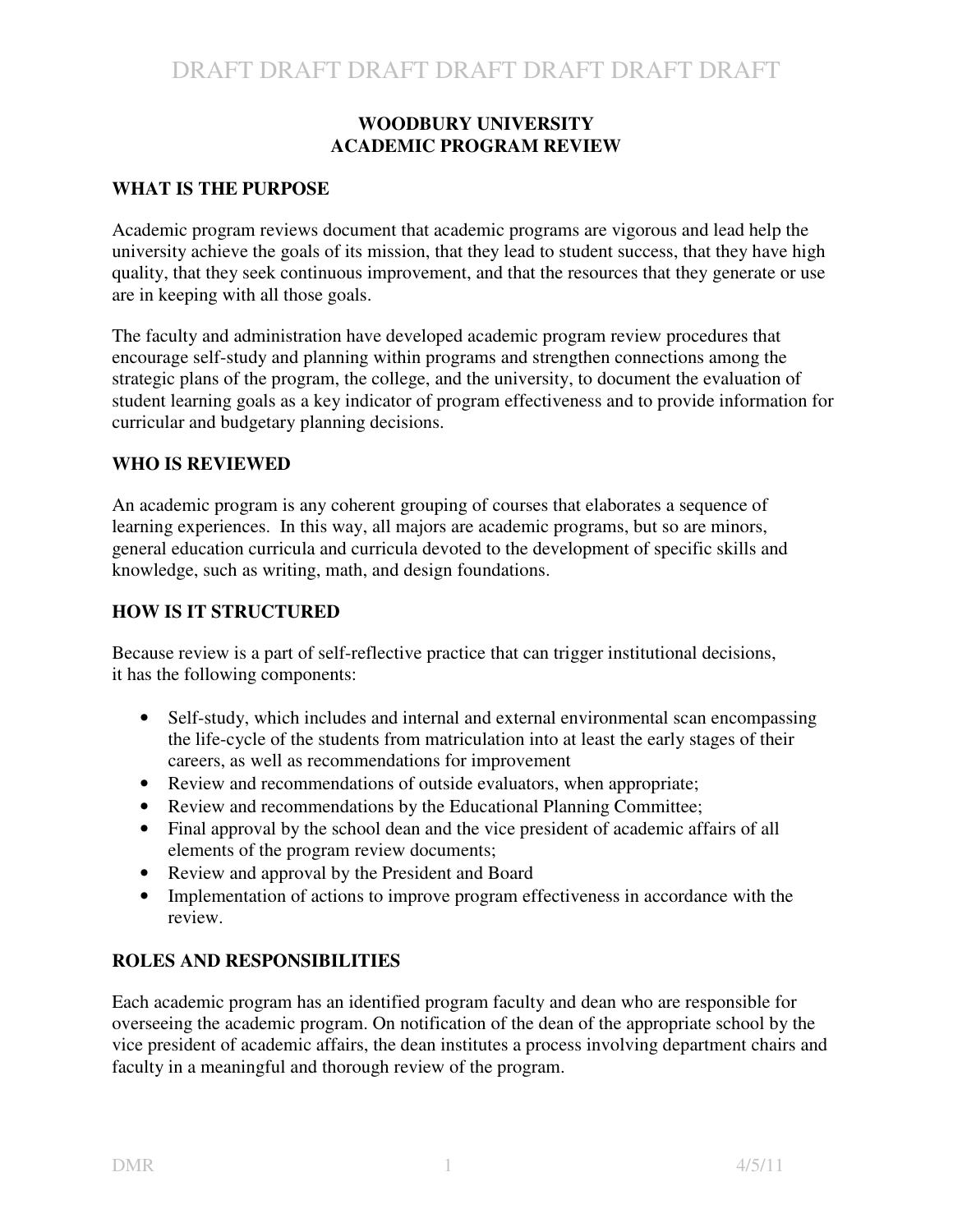# DRAFT DRAFT DRAFT DRAFT DRAFT DRAFT DRAFT

With their chairs, program faculty are responsible for developing expected student learning outcomes for each of the programs listed and for employing annual methods to evaluate program effectiveness in achieving programmatic student learning goals. The assessment of these goals forms the core of the academic program review. (Although connected with program review, assessment of student learning at the classroom level resides with the individual faculty member and is not a formal element of the review.)

Overall administrative leadership in support of developing programmatic learning outcomes lies with the college deans with support from the vice president of academic affairs. Support for assessment should come from the Institute for Excellence in Teaching and Learning and the Educational Planning Committee.

#### **TIME FRAME**

At Woodbury University, programs are reviewed on a six-year cycle. This schedule may also be accelerated at the discretion of the vice president of academic affairs, the school's dean, departmental chair, or in compliance with recommendations from prior academic program reviews. Programs accredited by a disciplinary accrediting agency are reviewed in accordance with the review cycle established by the agency, not to exceed ten years.

Requests for delaying a review are initiated by the department chair/program administrator to the dean, who determines whether or not to advance the recommendation. The decision to delay a review rests with the vice president of academic affairs.

#### **RECOMMENDATIONS**

As a result of the academic program review, the dean and the Educational Planning Committee recommend to the vice president of academic affairs one of the following:

- Recommended for continuance with endorsement of planned improvements.
- Recommended for continuance with conditions.
- Recommended for suspension.

The President and Board make the final determination.

#### **STRUCTURE OF SELF-STUDY REPORT & CRITERIA**

#### **I. Mission, Objectives, and Institutional Fit**

- **a. Program Mission**
- **b. Program Objectives**

This criterion concerns what the faculty wish the program to accomplish. (*The review will offer evidence that the program has reached its objectives and make recommendations for improvement*.)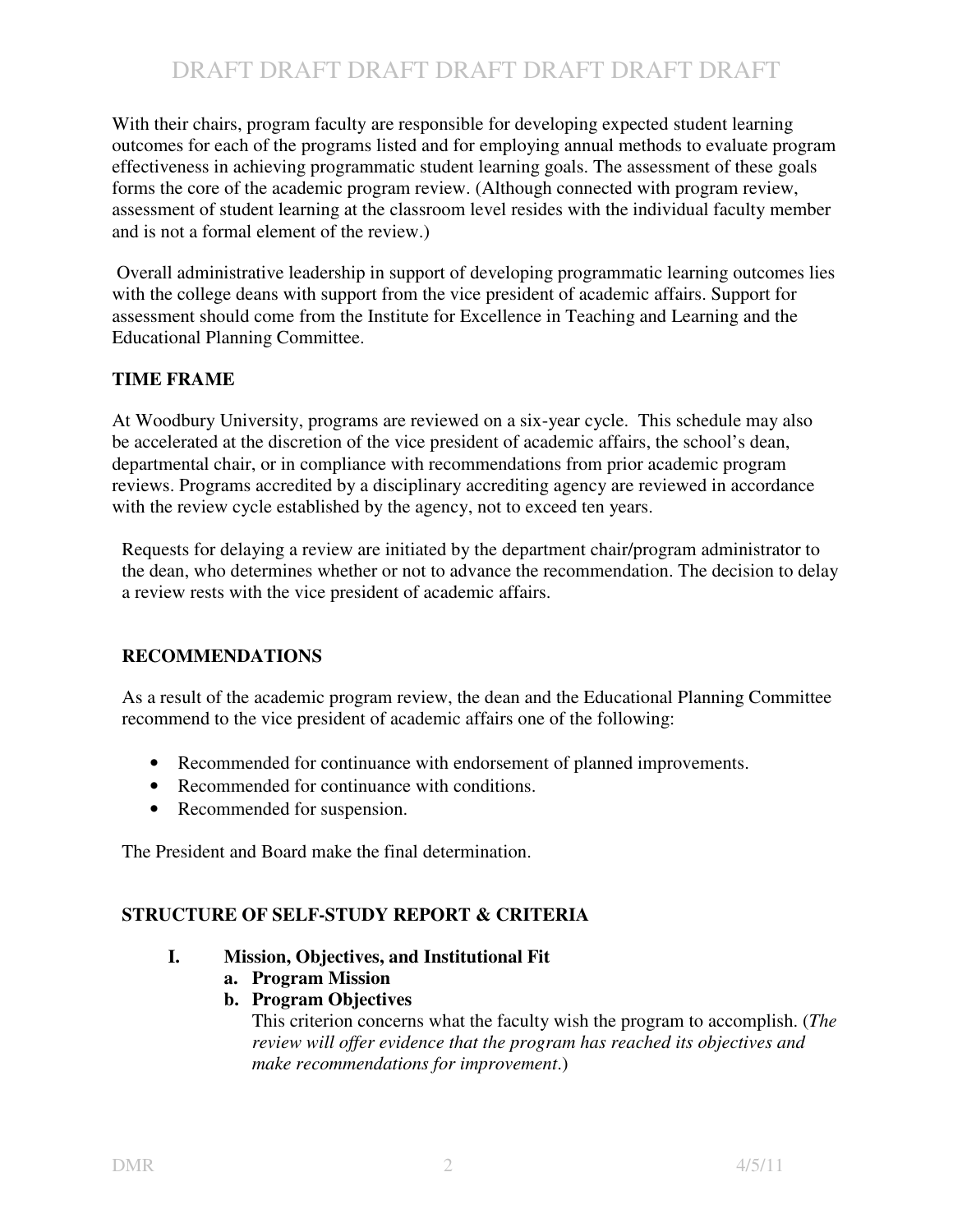## **c. Program Student Learning Outcomes**

- i. List the learning outcomes for students majoring in the program.
- ii. Describe how achievement of each of these learning goals is evaluated and documented.
- iii. Describe changes the program faculty has made as a result of evaluation.

## **d. Fit with Institutional Mission**

## **II. The Changing Environment that Affects the Program**

Describe actions taken in response to the recommendations made in the previous academic program review. Describe program and field changes over the past seven years and how the curriculum was revised to address these changes.

#### **a. Enrollment Trends**

Describe and evaluate enrollment trends and student characteristics in the program for the past seven years. Provide an analysis of the program's success in recruiting, retaining, and graduating students. Describe the program's student-faculty ratio and FTES target trends and plans.

- **b. Trends in the professions, markets, etc.**
- **c. Trends in education**

## **III. Curriculum and Instruction**

- i. Describe the program's curriculum.
- ii. Describe issues/challenges related to the scheduling of courses in order to meet student program needs.
- iii. Describe the program's role in providing service courses to other majors and the general education program and how successful these courses are in supporting the university's general education goals.

## **IV. Resources Within the Department, School, and University**

## **a. Faculty in the program**

- i. Describe faculty expertise for covering the breadth of the program's curriculum, including deployment of full and part-time faculty, released time, and reimbursed time from grants/contracts, anticipated retirements, and other faculty issues.
- ii. Describe how faculty members are engaged and supported in scholarship, research, and/or creative activity.
- iii. Describe support for and involvement in faculty development, especially new and non-tenured faculty.
- iv. Describe the effectiveness of student advising and mentoring and involvement with student majors.

## **b. Faculty in other programs**

- **c. Space**
- **d. Funding**
- **e. Support personnel and offices**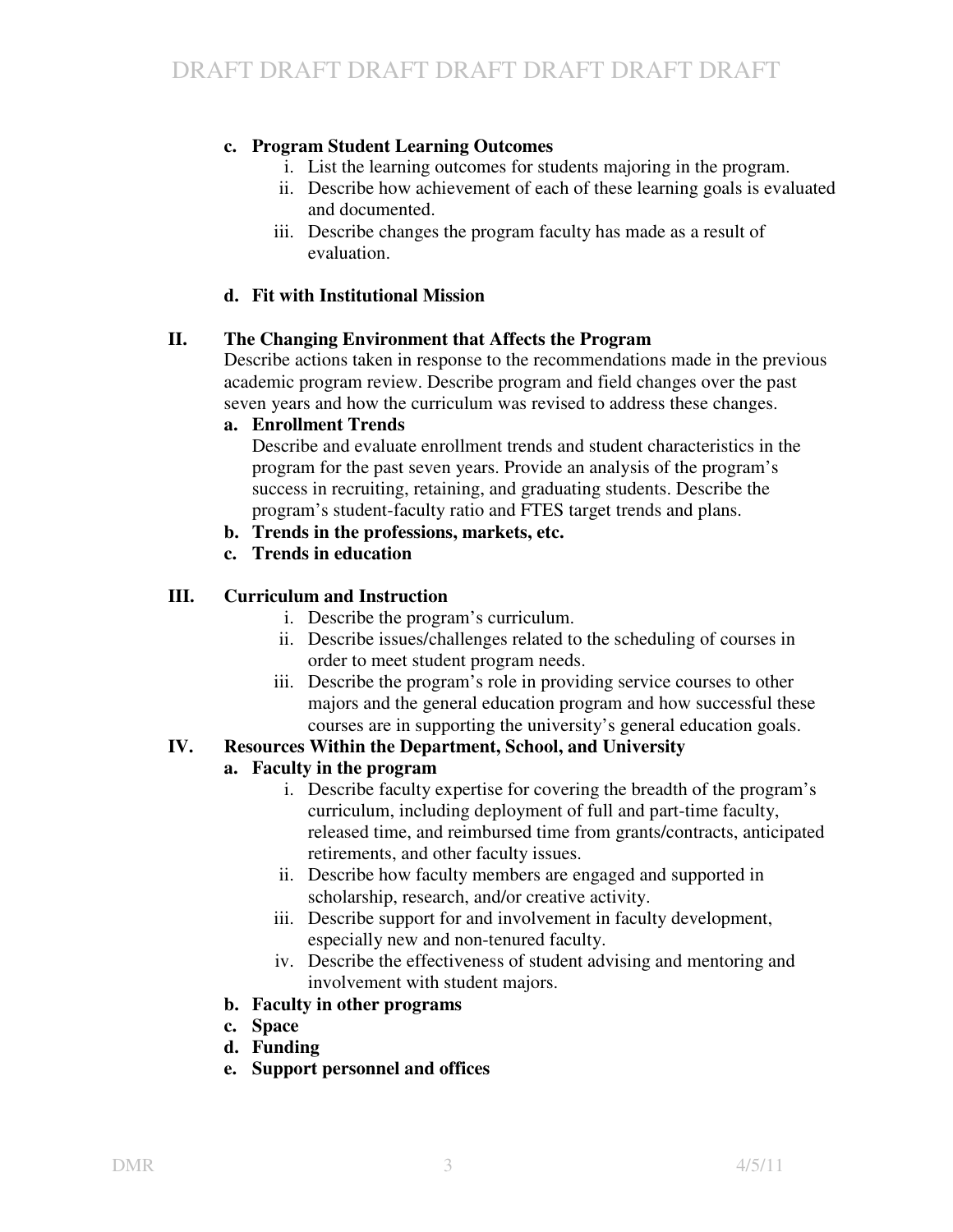# **V. Improvement Plan**

The program chair and faculty develop a plan for improvement that reflects the findings of the self-study. The plan should link the program the fulfillment of the program's goals to those of the school and university. The proposed plan should serve as a guide to the activities of the program for the subsequent seven years.

The plan should include (but is not limited to) the following elements:

- 1. Key recommendations of the program faculty resulting from the selfstudy.
- 2. Anticipated student profile in terms of number and type of students over the next five to seven years.
- 3. Action steps to be taken in order to achieve each of the recommendations and student enrollments over the next five to seven years.
- 4. Types of human, fiscal, and physical resources needed to implement enrollment projections and recommendations and curricular adjustments.
- 5. How the plan will be monitored and how it will be updated from year to year.

# **CHRONOLOGY**

The process follows this chronology to ensure meaningful review, timely review and feedback, and timely submission of academic program review reports to the President and the Board of Trustees.

- **By January 15.** The vice president of academic announces to the college deans and department chair/program administrator the programs to be reviewed one year prior to the completion date of the self-study, recommendations, and implementation plan.
- **By February 1.** The department chair/program administrator for accredited programs requests of the college dean a substitution for the academic program review document.
- **By February 15.** For accredited programs, the college dean determines whether the accreditation review process fulfills the academic program review.
- **By March 1.** The deans of the schools identify who will lead the academic program review process.
- **By March 1.** The deans of the schools that are conducting program reviews conduct a workshop with the department chairs, faculty, and others responsible for the academic program review. They present the academic program review process and disseminate data provided by institutional research, as required for the academic program review.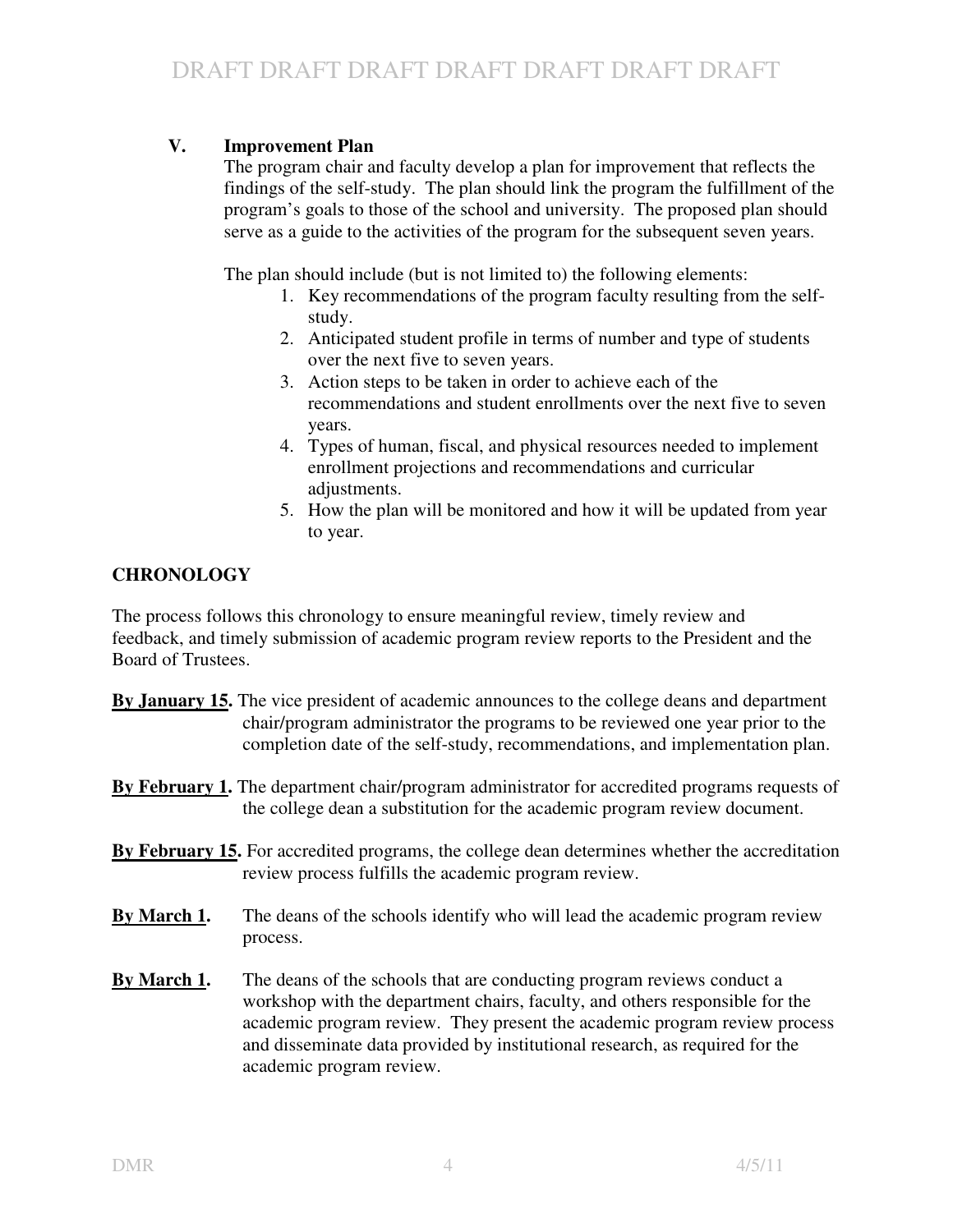- **By January 31.** The program chair submits to the dean the self-study document including recommendations and a preliminary plan for improvement.
- **By February 28.** The dean invites an external evaluator to reads the self-study and visits the campus. The external evaluators will be individuals of significant professional reputation in the field who will report their findings to the appropriate department and school. Evaluators should preferably come from institutions within California. The dean is responsible for the selection of the evaluator and the overall coordination of the external review. The external evaluator's report will become part of the permanent academic program review file.
- **By March 30.** The program resubmits to the dean the self-study document, modified appropriately in response to the external evaluation.
- **By May 31.** The EPC and the vice president of academic affairs have received and reviewed the documents and the appropriate recommendations. The whole is submitted to the President.
- **At the October Board Retreat or the Board meeting prior to submission to an accrediting agency.** The final report/review is presented to the Board of Trustees with a summary by the dean of the school. The academic program review documents are archived by the Office of Academic Affairs and are posted on the web (program self-study document, college recommendations, program faculty's final implementation plan, and the vice president's recommendation for program continuance/discontinuance).
- **By January 31.** The program representative(s), the department chair/program administrator, the dean of the school, and the vice president meet to discuss the results of the academic program review and the preliminary implementation plan.
- **Ongoing.** The dean of the school incorporates the results of the academic program review into the college's strategic and budget planning processes and forwards to the vice president as part of the regular planning process within academic affairs and within the university's strategic planning processes.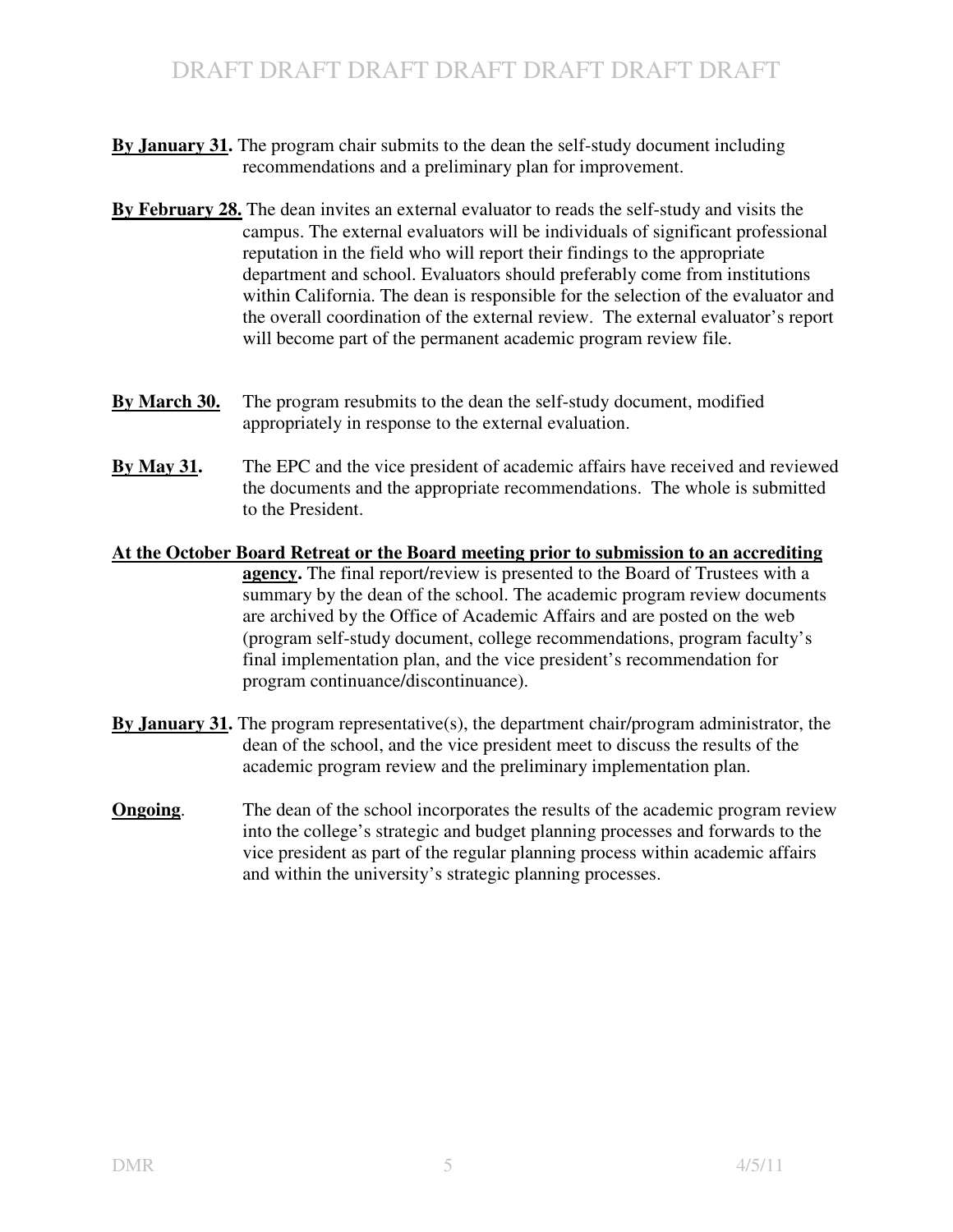# **Appendix 1**

# **Accredited Programs**

For programs subject to professional, disciplinary, or specialized accreditation, academic program review is coordinated with the accreditation or re-accreditation review cycle. The selfstudy developed for professional or specialized accreditation reviews normally provides the essential requirements of academic program review and may, therefore, be used for this purpose, with approval by the dean of the school, the chair of the EPC, and the vice president of academic affairs.

The department chair requests of the college dean a substitution of the accreditation reports for the academic program review document. A copy of the accreditation standards and procedures must accompany that request.

A request for the accreditation document to serve as the self-study document is normally acceptable if both of the following criteria are met:

- 1. The program will undergo a comprehensive assessment as part of a state or national accrediting organization's review; and
- 2. the procedures and standards of the accrediting organization are judged to be comparable to those of the academic program review.

If the dean of the school determines that the standards submitted by the department's accreditation, taken as a whole, provide a level of quality comparable or superior to the program review criteria, the dean may make one of the following recommendations:

1. Approval as full equivalent.

The accreditation self-study report, the team findings, and the accrediting agency's final report may be submitted in lieu of the academic program review and will follow the same course of review and recommendation as the academic program review.

2. Approval as partial substitution.

The accreditation self-study report, the team findings, the accrediting agency's final report, and along with whatever other materials are required for a complete academic program review (e.g., assessment of student learning goals, implementation plan) are submitted according to the academic program review procedures and follows the same process for review and recommendation.

The recommendation of the dean goes to the EPC, who review the recommendation. The final decision remains in the hands of the vice president of academic affairs.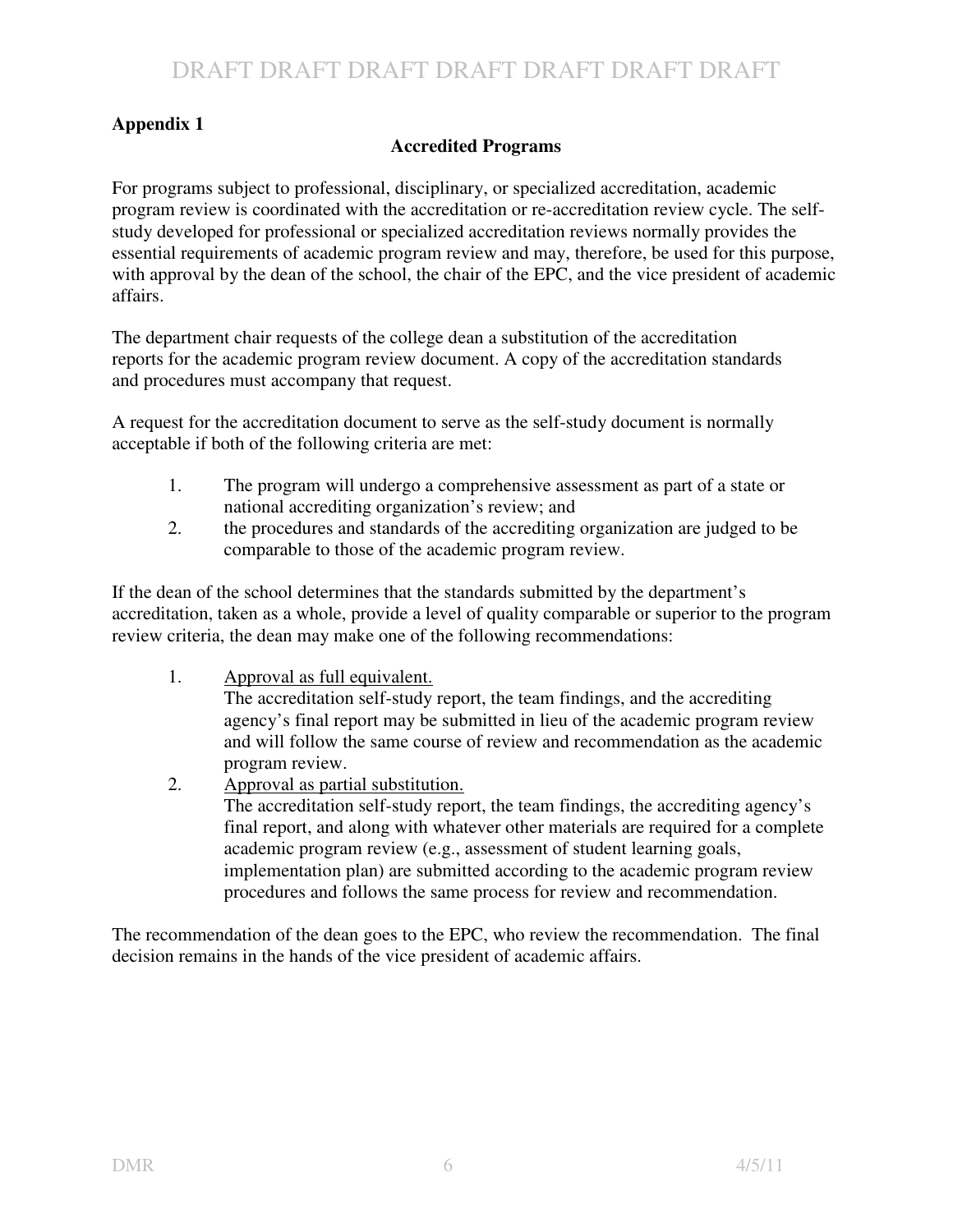#### **Appendix 2 Academic Program Review Data**

The following data should be collected, analyzed, and summarized by the office responsible for institutional research on an ongoing basis. For each program undergoing review, data should be provided.

## **ENROLLMENT DATA** (Six Year History)

- Student enrollment (major, minor, concentration, options, emphases–as available)
- Student diversity (ethnicity/gender/age)
- Student retention rates
- Degrees awarded
- Full-time Equivalent Student (FTES) targets and FTES achievements
- Student/faculty ratio

# **FACULTY DATA** (Six Year History)

- Full-time faculty
- Part-time faculty
- Full-time Equivalent Faculty (FTEF)
- Faculty released time

# **CURRICULUM DATA** (Six Year History)

- Course enrollment history
- Student credit hour generation
	- o By students majoring in the program
		- o By courses in the program

**SURVEY DATA** (Six Year History)

- Graduating senior survey
- Alumni survey

# **OTHER**

Data unique to each program's learning goals as requested by the Dean of the School